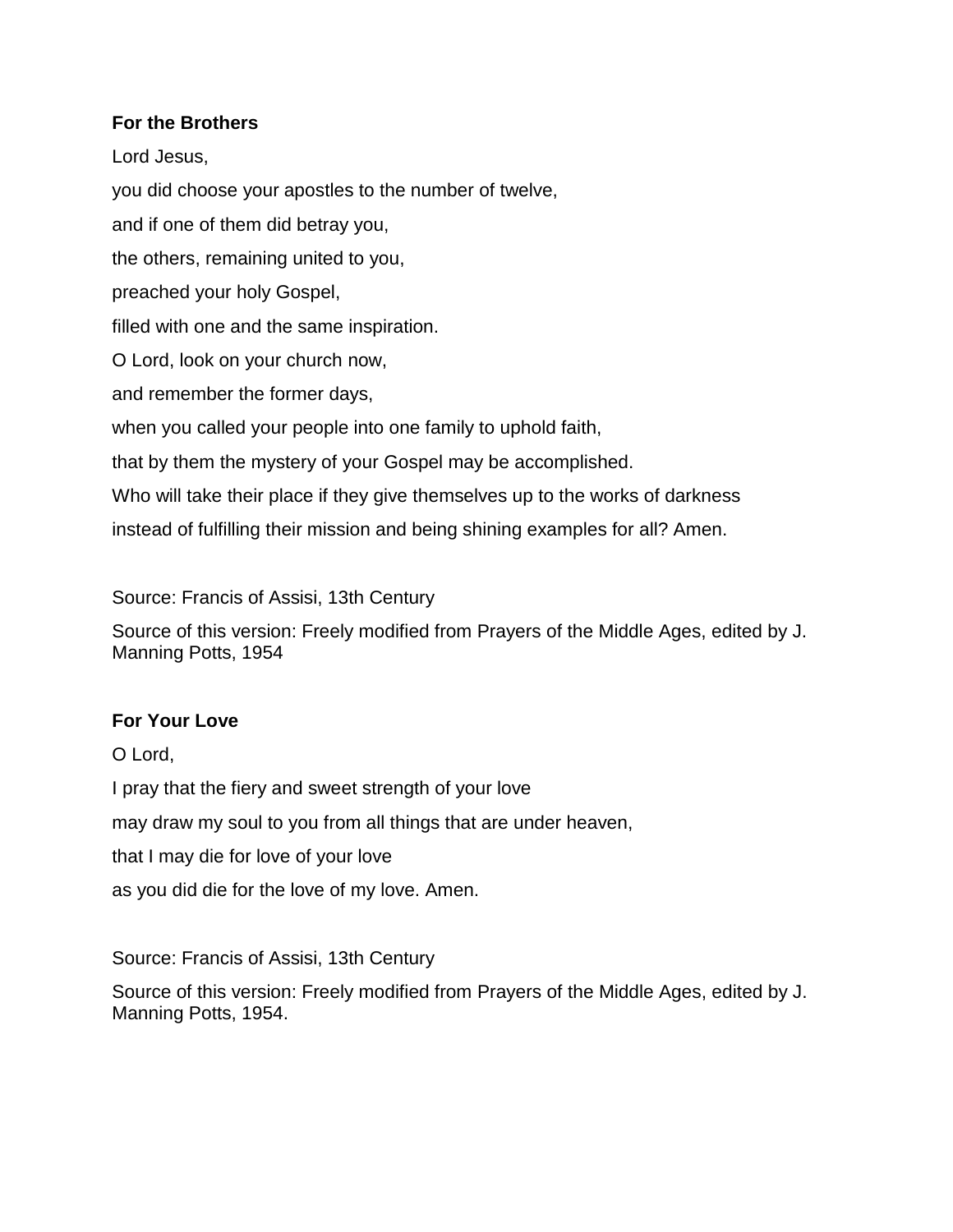#### **Praise and Guidance**

Almighty, most holy, most high, and supreme God, highest good, all good, wholly good, you alone are good, to you we render all praise, all glory, all thanks, all honor, all blessing, and we shall always ascribe all good to you.

Almighty, eternal, just, and merciful God,

help us wretches to do for you

what we know is your will

and always desire whatever is pleasing to you.

Purify us within, enlighten us within,

kindle us with the flame of your Holy Spirit,

so we may be able to follow in the footsteps of your Son,

our Lord Jesus Christ,

and by your grace alone

come to you, the Most High,

who in perfect Trinity and simple unity lives and reigns and glorifies God Almighty for ever and ever. Amen.

Source: Francis of Assisi, 13th Century

Source of this version: Freely modified from Prayers of the Middle Ages, edited by J. Manning Potts, 1954.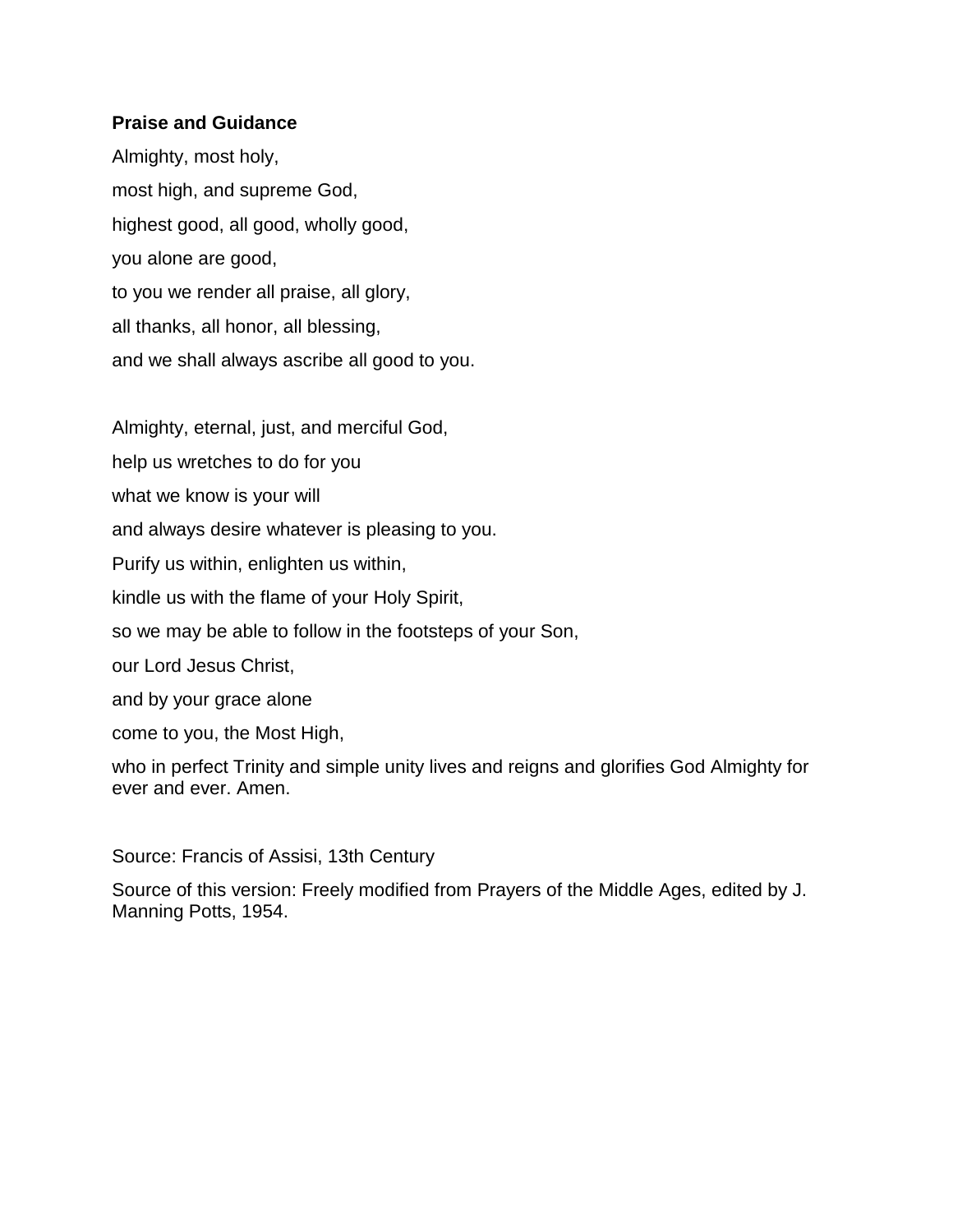# **The Prayer before the Crucifix at San Damiano**

Most High, glorious God, enlighten the darkness of my heart and give me true faith, certain hope and perfect charity, sense and knowledge, Lord, that I may carry out Your holy and true command.

# **A Salutation of the Blessed Virgin Mary**

Hail, O Lady, Holy Queen,

Mary, holy Mother of God,

Who are the Virgin made Church,

chosen by the most Holy Father in heaven

whom he consecrated with His most holy beloved Son and with the Holy Spirit the Paraclete,

in whom there was and is

all fullness of grace and every good.

Hail His Palace!

Hail His Tabernacle!

Hail His Dwelling!

Hail His Robe!

Hail His Servant!

Hail His Mother!

And hail all Your holy virtues

which are poured into the hearts of the faithful through the grace and enlightenment of the Holy Spirit, that from being unbelievers,

You may make them faithful to God.